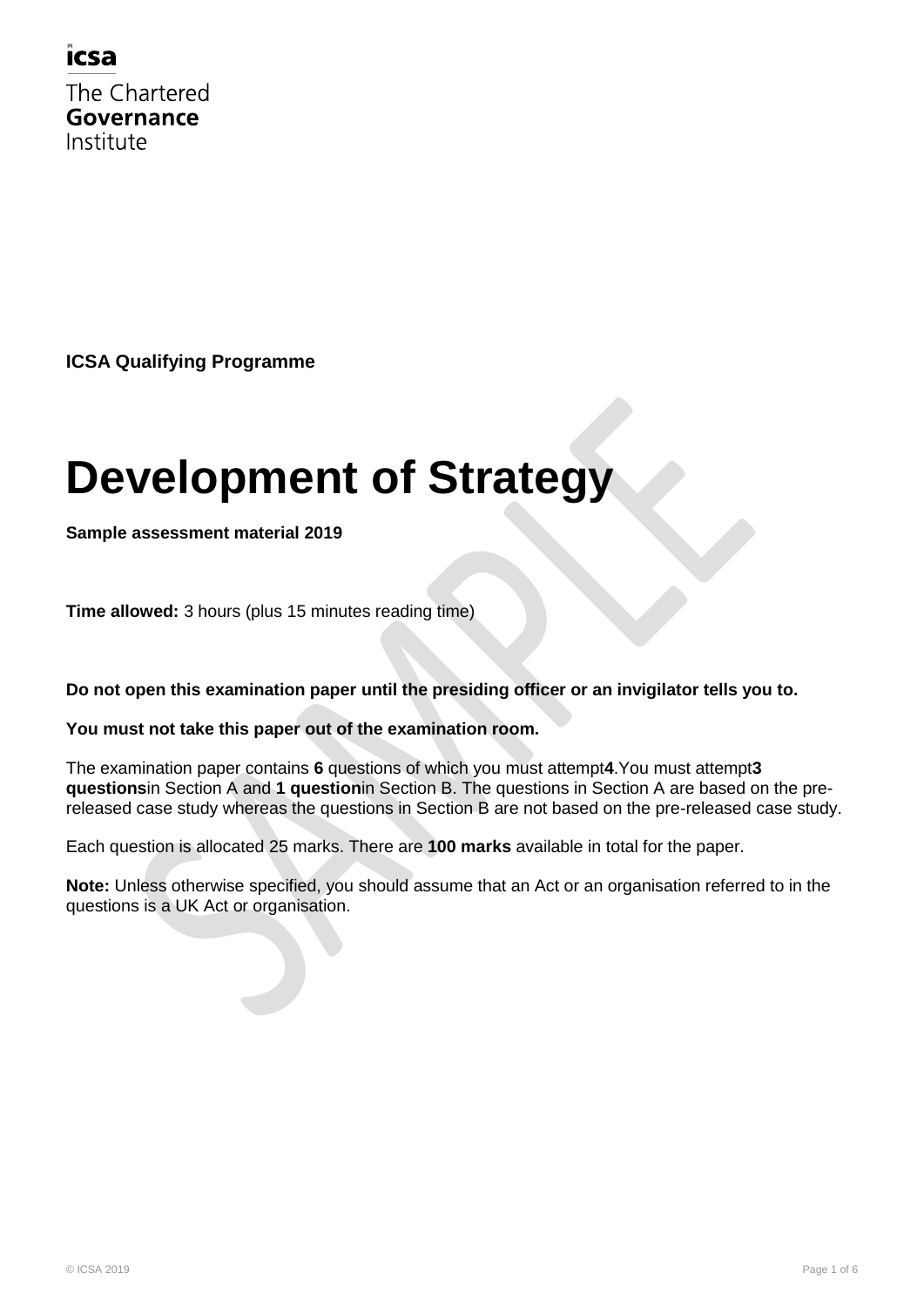## **Case study**

#### **CHEMSHOP plc**

#### **Strategy and structure**

CHEMSHIP plc (CHEM)ownsand operatesa chain of 320 pharmacy shops, located in towns within a 150-mile radius of London. The shops are of varying size but employ a consistent business model with each shop having a Manager, who is a qualified pharmacist, one or twoadditional qualified or trainee pharmacists and five to ten shop assistants, as required. In addition to dealing with National Health Service (NHS) prescriptions, the shops stock the normally expected range of health-related items; in a number of the shops the opportunity has been taken in recent years to bring additional facilities to the local community. The group head-office is in Reading (40 miles from London).

The strategy has been to grow the group organically (exploiting opportunities in the communities that it serves). It has grown through further acquisition to the point where the businesshas become a potential target acquisition for a national plc pharmacy group and an initial approach has been made by this group to the Executive Directors of CHEM.

The growth of the group and the core financial performance is illustrated in the graphs below. Competitive advantage has been built through finding and acquiring shop locations where CHEM is the only pharmacy in that area.

CHEM was started privately 25 years ago by eight shareholders, each of whom ran apharmacy. Initial funding was a mixture of equity, shareholder loans and long-term bank debt,with banks also providing working capital facilities as required. Six years ago, the group floated 52% of the shares on the Alternative Investment Market (AIM), each of the eight original shareholders earning equal capital from the sale and each retaining a 6% stake. The "market" shares are held by ten different institutional investor groups, with no dominant holder.

The current Board comprises:

- two non-executive directors (NEDs) appointed by the original shareholders;
- three independent non-executive directors (INEDs), one of whom is the Chair, and;
- two executive directors: the Chief Finance Officer (CFO), Barun Bhatia, and the Chief Executive (CEO), Jen Simpson.

The executive directors, Barun and Jen, have worked well together since the initial public offering(IPO), their different capabilities (finance and leadership respectively) complementing each other well. Head Office staff have noticed a recent increase in tension between them.Governance is seen as a tick-box exercise to satisfy the expectations of AIM market regulations. Board meetings are held quarterly and consist of reports from the CFO and CEO to the other directors. The reports are rarely challenged.

The figures keep moving in the right direction, the group is profitable, and dividends are paid regularly, so the directors believe they are fulfilling their stakeholder accountabilities. The Chair has only infrequent discussions with Jen and has a relaxed attitude at Board meetings.He meets shareholders twice a year and after his latest such meeting commented "the shareholders are happy, there is no need for me tointerfere in the business when all is going so well".

#### **Operation**

The stock held by the shops is controlled from HeadOffice through use of an Electronic Point Of Sale(EPOS) system with daily updates; central ordering from suppliers is automated based upon estimated stock level requirements, but the turnaround time is sometimes slow and deliveries inaccurate with shops receiving the wrong stock. There is very little opportunity for the individual shops to influence day-to-day stockholdings, although they can recommend new items/lines to head office (the time cycle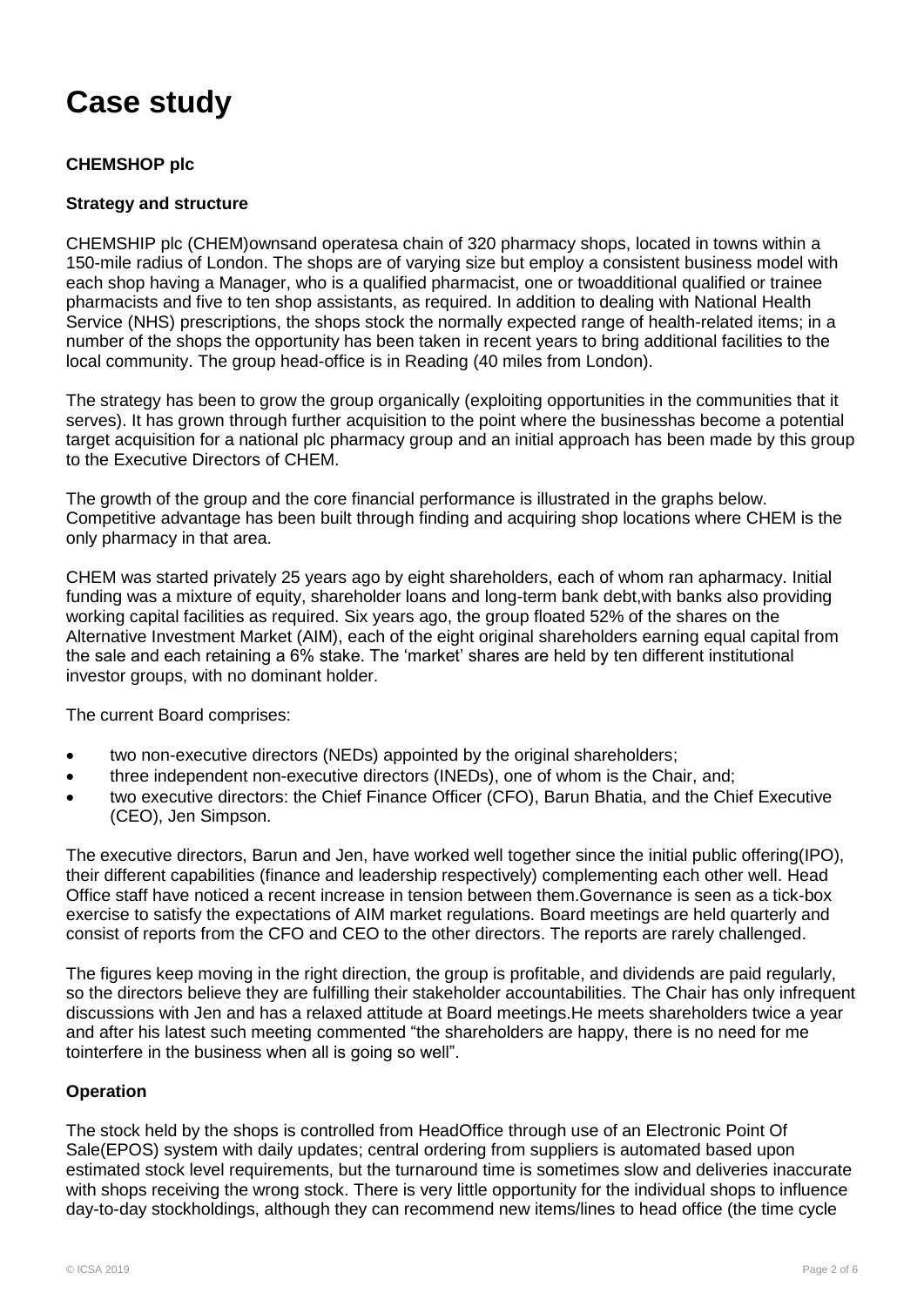from suggestion to approval and stock-in-shop averages at 12 weeks). Full financial detail is only held by Head Office and basic monthly reports, including only shop volume, turnover and profitability, are issued to the shop managers, despite frequent requests for more detailed weekly reports. The only performance indicators are those included in the annual report and accounts at group level.

Two years ago, following a proposal by Jen, it was agreed that each shop manager could influence their personal earnings by retaining a 10% share of any additional profit or loss that is made in comparison to the standard costing/profitability model issued by Head Office. This has proved highly beneficial to the more competent shop managers within the group but is resented by others. All negotiation with suppliers is theoretically handled by Head Office; shop-floor pricing is guided by Head Office but with the opportunity for the local managers to use their initiative to increase sales of high volume stock and seize other economic opportunities.

The shop managers have started to find different methodsto increase theirproduct offering through local sourcing, entering product as "goods received" on the EPOS system, often with a lack of clarity, and leaving the administration team at Head Office to sort out the errors in the system. This can raiseprofitability at an individual shop level but causes chaos within the IT system.Barun is concerned about loss of control and visibility.

Technology has traditionally been seen as key to the efficient running of the "group" and initial investment in this was high relative to income. As shops are acquired or converted, the identical system is implemented to maintain the group system and operational culture. In recent years there has been lack of expenditure on technology and the current system is no longer fit for purpose, with the relatively new customer online ordering system being separate from the main shop EPOS system. Barun has undertaken a review of the options available, has identified a better system, and is finalising a formal proposal for the Board with a substantial up-front cost to the group. He believes the group will start to suffer problems if this is not actioned rapidly.

The major "cultural" issue at each shop is the control being exerted by Head Office with very rare face-toface contact; with an annual conference in Reading, attended by the shop managers, the CEO and the CFO. The eightoriginal shareholders no longer have any active role in the business or the shops but expresstheir strong opinions forcefully at shareholder meetings.

#### **Opportunities**

The UK government has increased the potential range of services that a qualified UK pharmacist is able to offer to encourage treatment of "minor" issues outside the NHS. This is seen by Head Office as an opportunity to expand the business model further and they are expecting shop managers to develop this potential. A group of 100 of these managers met recently (without any Head Office involvement) and are preparing a proposal to be presented to the directors that removes control from Head Office and allows more local autonomy.

Although she has no experience of overseas operations, Jen has the vision of expanding CHEM internationally. She has identified an opportunity to acquire a private company (MEDI) operating80similar pharmacy shops in Northern France. This group operates a different business model with each shop taking individual responsibility for itsentire business operation, but with the MEDI name being used for funding and marketing of the brand and the shops. MEDI has reached the point where further expansion will require a more uniform supply-chain approach, such as that used by CHEM.

At the CHEM Board meeting last week:

- Jen presented a confidential outline proposal to acquire MEDI through long-term debt (the banks are very supportive).
- The CHEM NEDs were concerned that this was the first they had heard of the plan and at the impact on cashflow, the likely reduction of group dividend payments, and the reaction of the shareholders. Jen suggested that meetings should be set-up to discuss the situation with shop managers and with investors.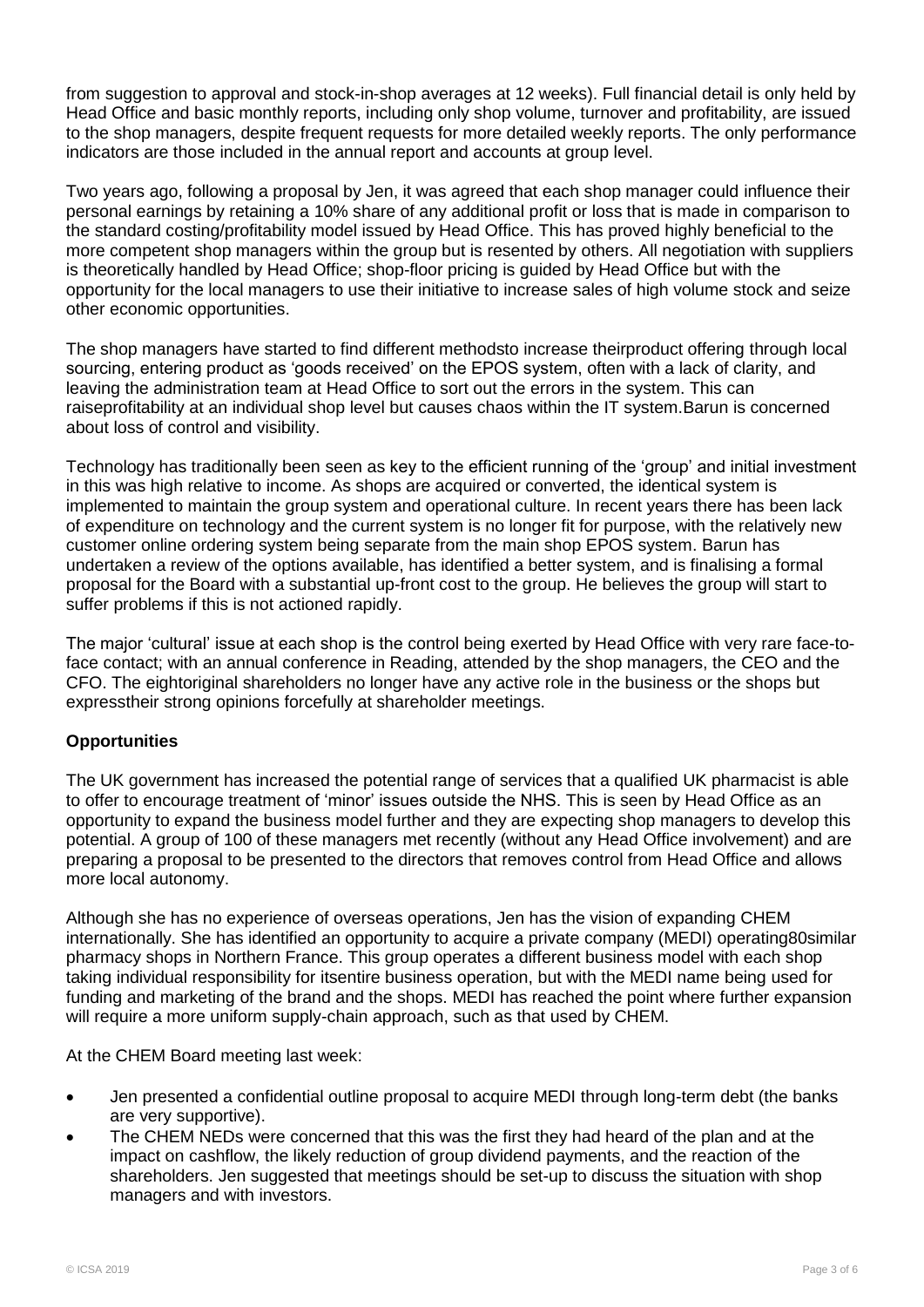- Barun supported the acquisition but stated that cashflow would be managed through a wholesale price increase in each shop, greater central control and removal of the bonus potential from the shop managers.
- The NEDs expressed serious concern at the likely reaction from the existing shop managers, and the potential for reputational damage. They would prefer to maintain the current gradual organic growth of the group within the UK.
- Barun and Jen reveal that they have separately been involved in private conversations with the national plc pharmacy group which is interested in acquiring the CHEM group. It is clear from the discussion that Barun has been encouraging the approach, but that Jen has shown no interest. The NEDs have asked for further details.
- The meeting ended in disagreement, and some acrimony, with an additional Board meeting being called for ten days" time.



#### **Performance**

For the financial year ending 31/12/2018:

- Turnover was £625million
- Earnings before Interest and Tax was £265million
- Profit after tax was £175million
- 320 pharmacy shops were operated within the CHEM group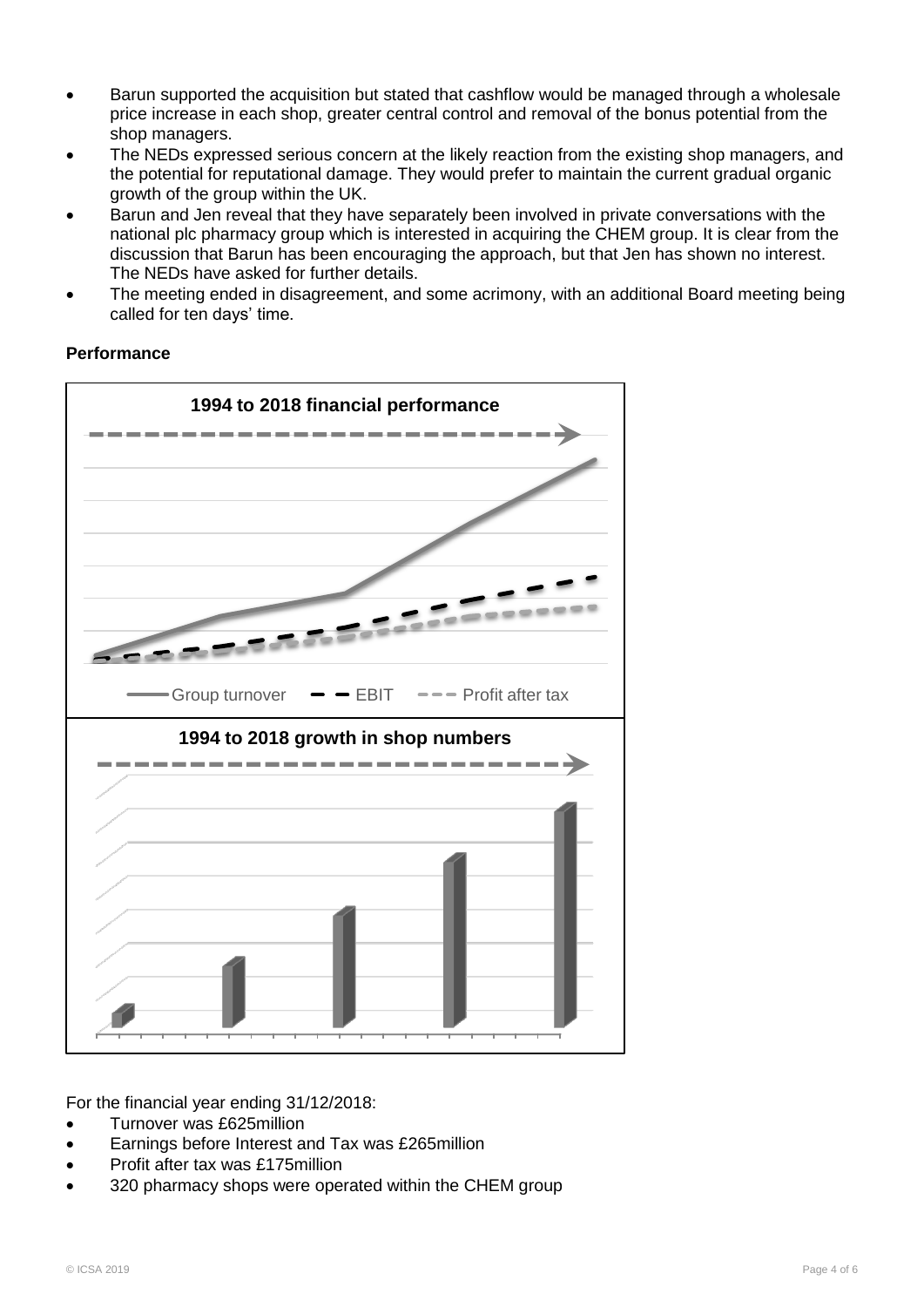**Section A**

*Answerthree questions in this section.*

1. Discuss the difference between organic growth, acquisition, and strategic alliance as alternative strategic pathways, stating the appropriateness of each for the strategic development of CHEM.

[Total for Question  $1 = 25$  marks]

2. (a) Discuss the relationship between rational and emergent strategy, using the case study to illustrate how and why both are needed.

(15 marks)

(b) Assess how the "Johari" window could be used to illustrate the communication impact of the strategic changes that are emerging at CHEM.

(10marks)

[Total for Question  $2 = 25$  marks]

3. Assess the appropriateness of the current organisational structure of CHEM. Recommend to the directors any alternative structures that would align with the evolving strategy of the group.

[Total for Question  $3 = 25$  marks]

- 4. The additional CHEM Board meeting has taken place and there is now serious disagreement between Barun, Jen and the NEDs.
	- Jen is committed to pursuing the acquisition (of MEDI) despite the lack of overseas knowledge and experience.
	- Barun has formally proposed that the IT system be replaced in its entirety as it is causing increasing issues, Jen has argued the money would be better spent on the acquisition.
	- The NEDs are concerned at the apparent internal conflicts and why they were not aware of such differences sooner. They are also concerned to keep both of the subjects confidential to avoid any impact upon reputation and share price.

Prepare a paper for the directors analysing the capabilities and competences of CHEM, considering how and why the business appears to have lost strategic focus, including a proposal for a more effective method of control and oversight of the business.

**\_\_\_\_\_\_\_\_\_\_\_\_\_\_\_\_\_\_\_\_\_\_\_\_\_\_\_\_\_\_\_\_\_\_\_\_\_\_\_\_\_\_\_\_\_\_\_\_\_\_\_\_\_\_\_\_\_\_\_\_\_\_\_\_\_\_\_\_\_\_\_\_\_\_\_\_\_\_\_\_\_**

[Total for Question  $4 = 25$  marks]

#### **TOTAL FOR SECTION A = 75 MARKS**